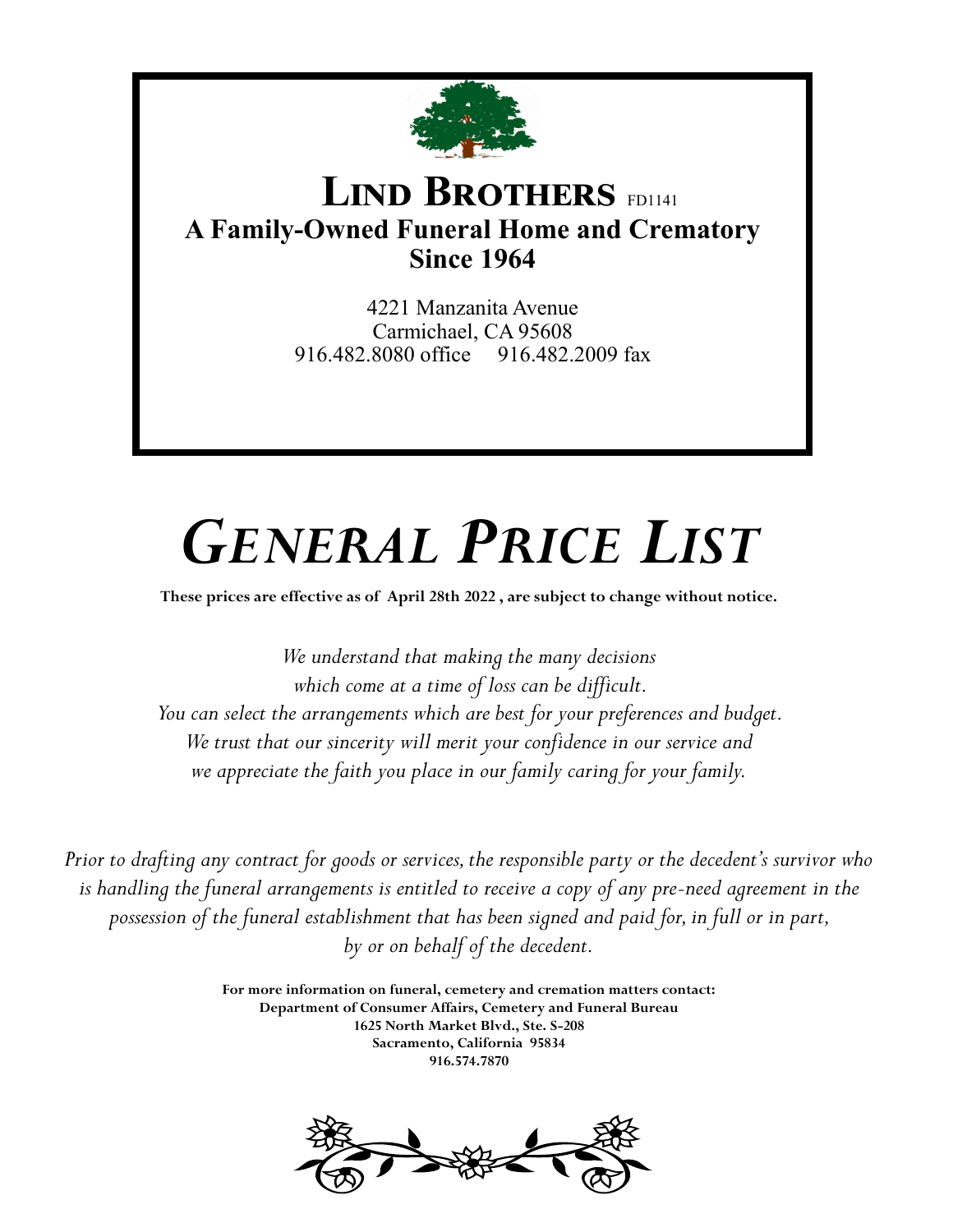## **GENERAL PRICE 1**

**These prices are effective as of December 26, 2019 and are subject to change without notice.**

*The goods and services shown below are those we can provide to our customers. You may choose only the items that you desire. However, any funeral arrangements you select*  will include a charge for our services. If legal or other *requirements mean you must buy items you did not specifically ask for, we will explain the reason, in writing, on the statement we provide, describing the funeral goods and services you selected.*

#### **PROFESSIONAL SERVICES**

#### **Basic services of funeral director and staff \$ 3,100**

*\_\_\_\_\_\_\_\_\_\_\_\_\_\_\_\_\_\_\_\_\_\_\_\_\_\_\_\_\_\_\_\_\_\_\_\_\_\_*

*Our fee for the basic services of funeral director and staff includes, but is not limited to, conducting the arrangement conference, planning the funeral or creation, shelter of remains, obtaining necessary death certificate and permit, and administrative and clerical services. (This fee is already included in our charges for direct cremation, immediate burials, and forwarding or receiving remains.)*

#### **Embalming\* \$800**

*Except in certain special cases, embalming is not required by law. Embalming may be necessary, however, if you select certain funeral arrangements, such as a funeral with a viewing. If you do not want embalming, you usually have the right to choose an arrangement which does not require you to pay for it, such as direct cremation or immediate burial.* 

#### *\*It is the policy of our firm to require embalming when there is public viewing of remains.*

| Refrigeration<br>California law requires refrigeration of unembalmed remains after 24<br>hours | \$435        |
|------------------------------------------------------------------------------------------------|--------------|
| Dressing, cosmetic application and casketing                                                   | \$300        |
| Bathing and dressing when unembalmed                                                           | \$295        |
| Special care of autopsied remains or<br>anatomical procurement of remains                      | \$275        |
| Use of facilities for private autopsy                                                          | \$600        |
| Sheltering of remains after 1 week                                                             | \$20 per day |



## **FACILITIES/EQUIPMENT/STAFF**

| Visitation per day                                                                            | \$400        |
|-----------------------------------------------------------------------------------------------|--------------|
| <b>Funeral Service</b>                                                                        | \$600        |
| Facilities or equipment and staff support                                                     |              |
| <b>Memorial Service</b>                                                                       | <b>\$600</b> |
| Facilities or equipment and staff support                                                     |              |
| <b>Graveside Service</b>                                                                      | \$500        |
| Equipment and staff support                                                                   |              |
| Identification viewing in private parlor                                                      | \$190        |
| 30 minutes, for immediate family only                                                         |              |
| Saturday or Sunday service                                                                    | <b>\$600</b> |
| Additional charge                                                                             |              |
| <b>Holiday</b> service                                                                        | \$800        |
| Additional charge                                                                             |              |
| Use Of Facilities For Chevra Kadisha                                                          |              |
| Chevra Kadisha donation, including shroud                                                     | \$300        |
|                                                                                               |              |
| <b>LIVERY AND TRANSPORT</b>                                                                   |              |
|                                                                                               |              |
| (within 20 mile radius of the funeral home)<br>Bariatric cot if over 300lbs. Additional \$100 |              |
|                                                                                               |              |
| Transfer of remains to funeral home<br>One or two attendants needed for removal               | \$450        |
| Hearse to local church and/or cemetery                                                        | <b>\$400</b> |
| Limousine, 8 passenger                                                                        | \$375        |
| 3 hours, overtime \$70 per hour                                                               |              |
| Motor escort, per escort                                                                      | \$250        |
| Minimum 2 escorts, overtime \$60 per hour                                                     |              |
| Transfer of casketed remains to/from                                                          | \$300        |
| <b>Sacramento International Airport</b>                                                       |              |
| Transfer of casketed remains to/from                                                          | \$500        |
| <b>San Francisco International Airport</b>                                                    |              |
| Transfer of cremated remains to                                                               | \$145        |
| cemetery or other location<br><b>Gas Surge Charge Fee</b>                                     | \$50         |

**Transfer in excess of 20 miles subject to additional charge \$4.00 per mile**  *If distance requires staff lodging , an additional \$100 applies*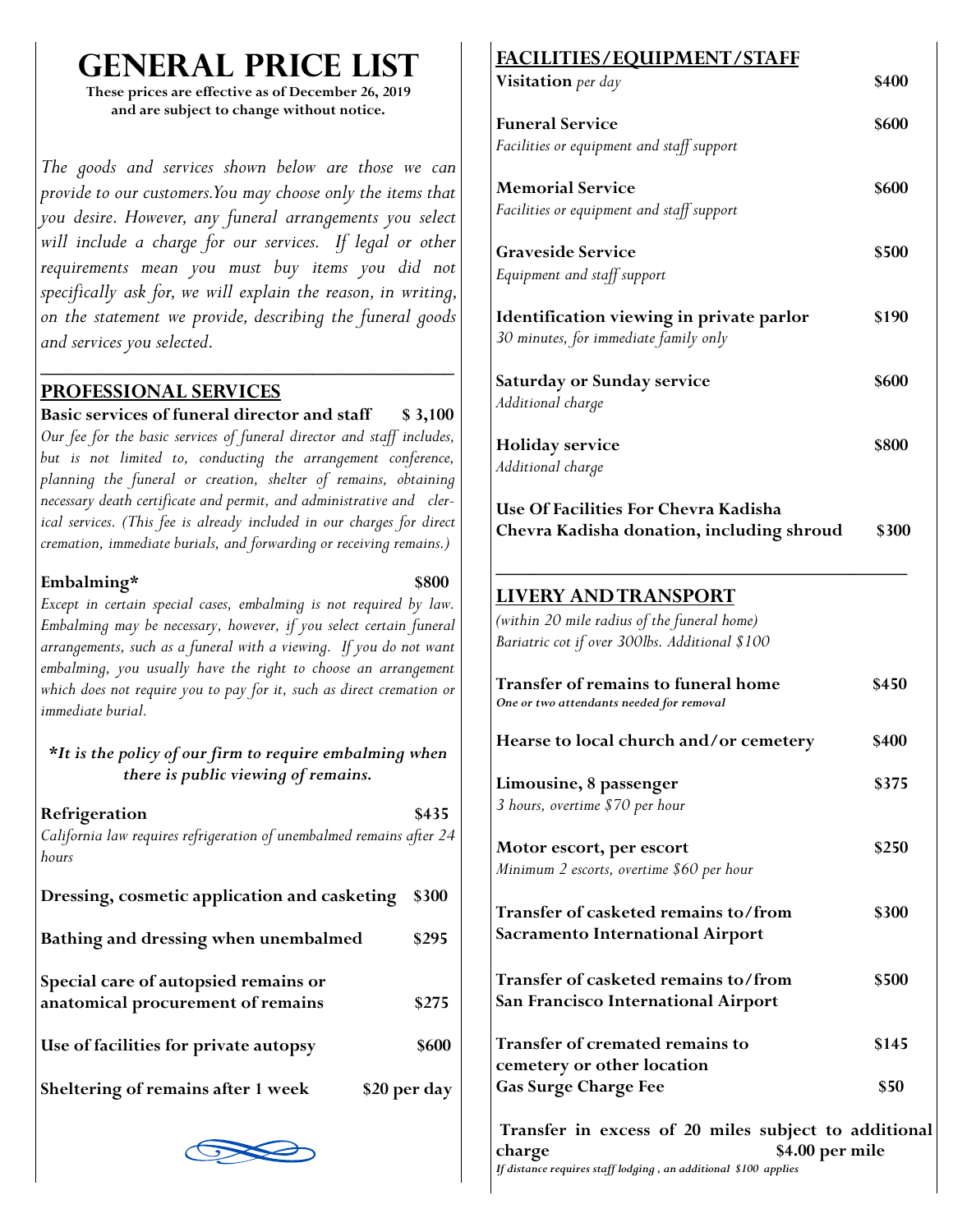| <b>MERCHANDISE</b>                                |                    | MERCHANDISE, cont'd                                                              |                       |
|---------------------------------------------------|--------------------|----------------------------------------------------------------------------------|-----------------------|
| Adult casket range                                | \$2,395 to \$4,495 |                                                                                  |                       |
| A complete price list will be                     |                    | Cremation jewelry                                                                | \$114 & up            |
| provided at the funeral home                      |                    |                                                                                  |                       |
|                                                   |                    | LifeTribute <sup>TM</sup> memorial DVD                                           |                       |
| Infant and child casket range                     | \$115 to \$400     | 30 photo limit                                                                   | \$355                 |
| A complete price list will be                     |                    | -additional DVDs (each)                                                          | \$25                  |
| provided at the funeral home                      |                    | -video projector rental,                                                         |                       |
| Alternative container range                       | \$9 to \$295       | if family provides DVD                                                           | \$100                 |
| A complete price list will be                     |                    | Photo posters and enlargements                                                   | \$90 and up           |
| provided at the funeral home                      |                    |                                                                                  |                       |
|                                                   |                    | <b>Flag</b> cases                                                                | \$175 and up          |
| Rental casket range                               | \$995 to \$1,295   |                                                                                  |                       |
| A complete price list will be                     |                    | Jewish Shiva candle                                                              | \$20                  |
| provided at the funeral home                      |                    |                                                                                  |                       |
|                                                   |                    | Crucifix                                                                         | \$20                  |
| Cremation urns and appliqués                      | \$40 to \$632      |                                                                                  |                       |
| A complete price list will be                     |                    | Canvas disaster pouch                                                            | \$75                  |
| provided at the funeral home                      |                    |                                                                                  |                       |
|                                                   |                    | Casket cap panels                                                                | \$150 and up          |
| <b>Cremation urn vaults</b>                       | \$195 to \$995     |                                                                                  |                       |
| A complete price list will be                     |                    | <b>Floral tributes</b>                                                           | \$75 and up           |
| provided at the funeral home                      |                    |                                                                                  |                       |
|                                                   |                    | <b>MISCELLANEOUS SERVICES</b>                                                    |                       |
| <b>Memorial cemetery markers</b><br>and monuments | \$380 and up       | Cremation process*                                                               | \$325                 |
| A complete price list will be                     |                    | Remains over 300 lbs. will require the purchase of                               |                       |
| provided at the funeral home                      |                    | \$295<br>an oversize cremation tray                                              |                       |
|                                                   |                    |                                                                                  |                       |
| Temporary grave marker                            | \$45               | *Additional charges added to process:                                            |                       |
| No charge if marker is purchased from us          |                    | -Cremating remains over 300 lbs.<br>-Expedited cremation                         | \$200 and up<br>\$195 |
|                                                   |                    | -Witness cremation                                                               | \$350                 |
| <b>Register book packages</b>                     | \$150 to \$225     | -Weekend cremation                                                               | \$300                 |
| 1 register, 100 folders or cards and              |                    | -Cremation of hardwood casket                                                    | \$100                 |
| 50 acknowledgments                                |                    | Mailing of Death Certificates (Certified Mail Only)                              | \$75                  |
|                                                   |                    | Packaging and shipping of                                                        | \$175                 |
| Memorial folders or cards, per 100                | \$100              | cremated remains up to 10 lbs.                                                   |                       |
|                                                   |                    | -Additional charge over 10 lbs.                                                  | \$25                  |
| <b>Register book</b>                              | \$75 and up        |                                                                                  |                       |
|                                                   |                    | Professional scattering of                                                       | \$350 to \$1,950      |
| Acknowledgments, per 50                           | \$35               | cremated remains                                                                 |                       |
|                                                   |                    |                                                                                  |                       |
| Airtray shipping container                        | \$325              | Cremation urn engraving                                                          | \$100 & up            |
| Plywood and cardboard, holds remains only         |                    |                                                                                  |                       |
|                                                   |                    | <b>Express envelope shipping</b>                                                 | \$50 and up           |
| <b>Combination shipping container</b>             | \$350              |                                                                                  |                       |
| Plywood and cardboard, holds casket and remains   |                    | <b>Consulate/State processing fee</b><br>For international forwarding of remains | \$500                 |
| <b>Hermetically-sealed Ziegler</b>                | \$995              |                                                                                  |                       |
| international shipping container                  |                    | Per Diem For Overnight Stay                                                      | \$200                 |
| Metallic shipping box, holds remains only         |                    | <b>Funeral Arranger Fee</b>                                                      | \$60 per hr           |
|                                                   |                    |                                                                                  |                       |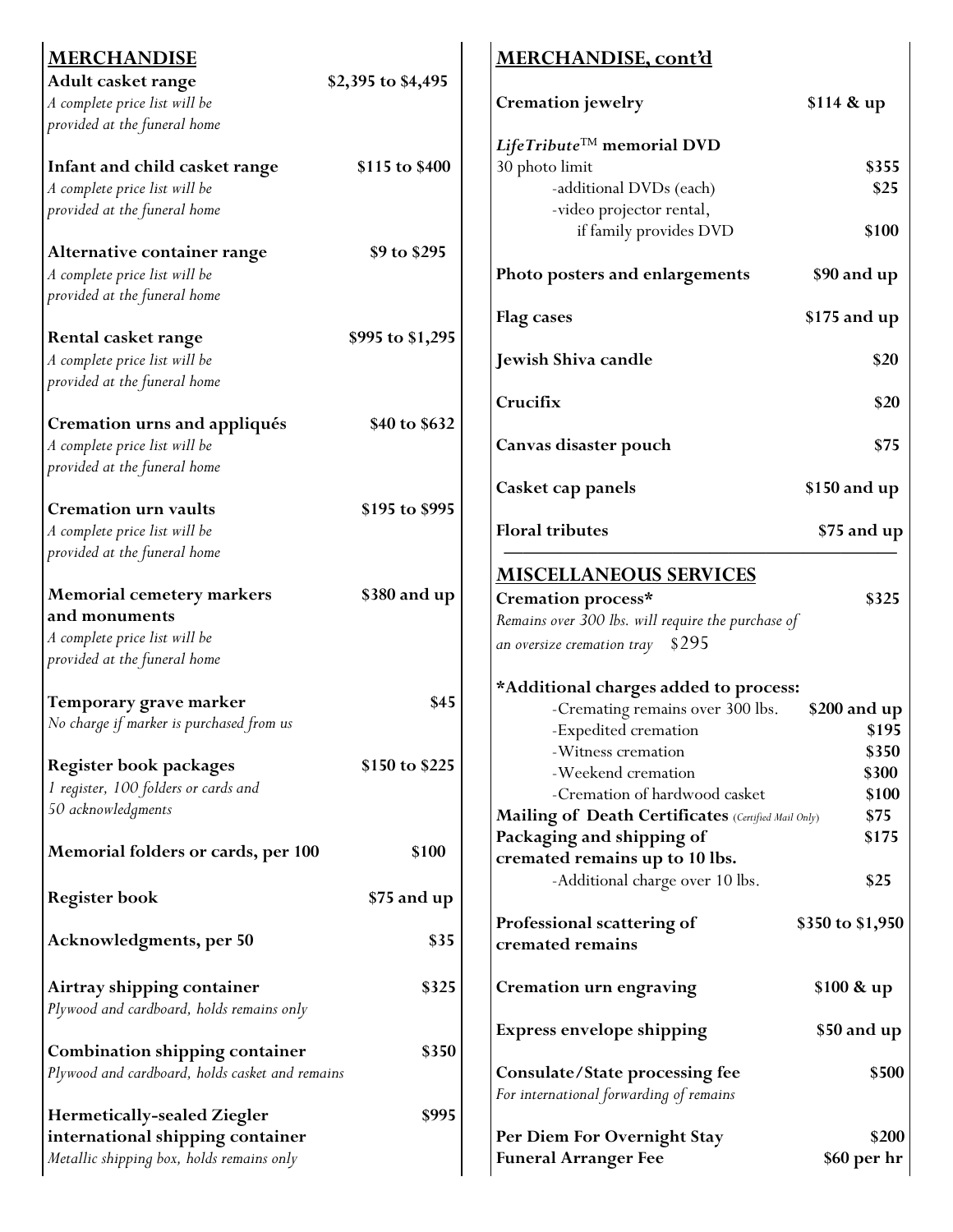#### **ALTERNATIVE SELECTIONS Forwarding of remains to another funeral home** \$3,795

*This charge includes basic services of funeral director and staff, embalming and transfer to Sacramento International Airport. An additional \$200 will be added for transfer to San Francisco International Airport. This charge does not include any visitation, ceremonies, shipping container, airline charges nor any other service or merchandise not specifically listed.*

#### **Receiving of remains from another funeral home** \$3,020

*This charge includes basic services of funeral director and staff, transfer of remains from Sacramento International Airport and transfer of remains to local cemetery within 20 mile radius, or our crematorium. An additional \$200 will be added for transfer from San Francisco International Airport. This charge does not include any visitation, ceremonies, shipping container nor any other service or merchandise not specifically listed.*

#### **Basic burial** \$3,545

*This charge includes basic services of funeral director and staff, transfer of remains to funeral home within 20 mile radius, refrigeration of unembalmed remains, bathing and dressing of deceased when unembalmed, transfer of remains to local cemetery within 20 mile radius and use of equipment and staff for basic burial. This charge does not include any visitation, ceremonies nor any other service or merchandise not specifically listed. This charge is for families not attending the cemetery. The burial will occur at the convenience of the cemetery and funeral home. If graveside services are desired, please refer to charges for use of equipment and staff for graveside services.*

A. Basic burial with container provided by purchaser **\$3,545**

**B. Basic burial with minimum burial \$5,540 container purchased from our funeral home** 



#### **ALTERNATIVE SELECTIONS (cont'd) Basic cremation** \$2,691

*This charge includes basic services of funeral director and staff, transfer of remains to funeral home within 20 mile radius, refrigeration of unembalmed remains and crematory fee. This charge does not include any visitation, ceremonies nor any other service or merchandise not specifically listed. If you want to arrange a direct cremation, you may use an alternative container. Alternative containers encase the body and can be made of materials like fiberboard or composition materials (with or without and outside covering. The containers we provide are alternative containers and other cremation containers, including containers made of cardboard, containers made of wood, containers made of fiberboard, and containers made of other composite materials. All such containers must meet any requirements of our crematory. We require the minimum of a cloth-covered plywood alternative container or plywood oversize cremation tray for cremation.*

- A. **Basic cremation with container provided by purchaser \$2,691**
- **B. Basic cremation with minimum alternative container purchased from our funeral home \$2,700**

#### **CASH DISBURSEMENTS**

*Funeral and/or cremation services are subject to the following third -party charges, as applicable, including, but not limited to:*

| -Merchandise State/local tax         | $.08\%$              |
|--------------------------------------|----------------------|
| -Certified death certificate         |                      |
| (Sacramento Co.)                     | <b>\$24 per copy</b> |
| -Permit processing fee               |                      |
| (required by Co. Health Dept.        |                      |
| for disposition)                     | \$12                 |
| -Department of Consumer Affairs' fee | \$8.50               |
| -Minister/church stipends            | Variable             |
| -Musician stipends                   | Variable             |
| -Altar server stipends               | Variable             |
| -Airline charges                     | <b>Variable</b>      |
|                                      |                      |

#### **—————————————————— DISCLOSURES**

*Prior to drafting any contract for goods or services, the responsible party or the decedent's survivor who is handling the funeral arrangements is entitled to receive a copy of any pre-need agreement in the possession of the funeral establishment that has been signed and paid for, in full or in part, by or on behalf of the decedent.*

*No services are held unless otherwise noted on the statement of funeral goods and services selected. Unless services are pre-funded, payment is required 1 day prior to services rendered.*

*A 3% processing fee will be added to all credit card transactions.*